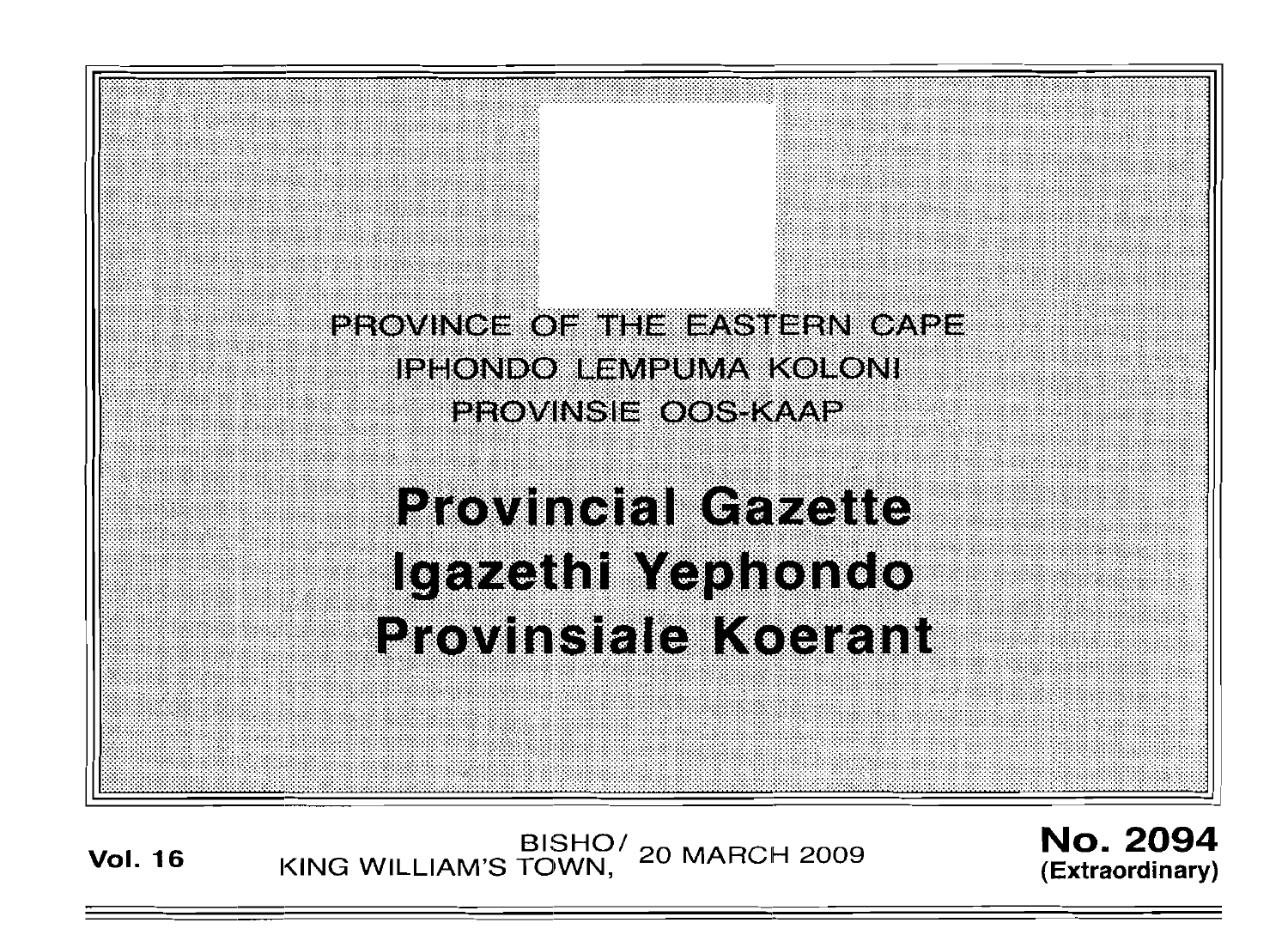# **CONTENTS 'INHOUD**

| No. |                        | Page<br>No. | Gazette<br>No. |
|-----|------------------------|-------------|----------------|
|     | <b>GENERAL NOTICES</b> |             |                |
|     |                        |             | 2094           |
|     |                        | 6           | 2094           |
| 117 |                        | 6           | 2094           |
|     |                        |             |                |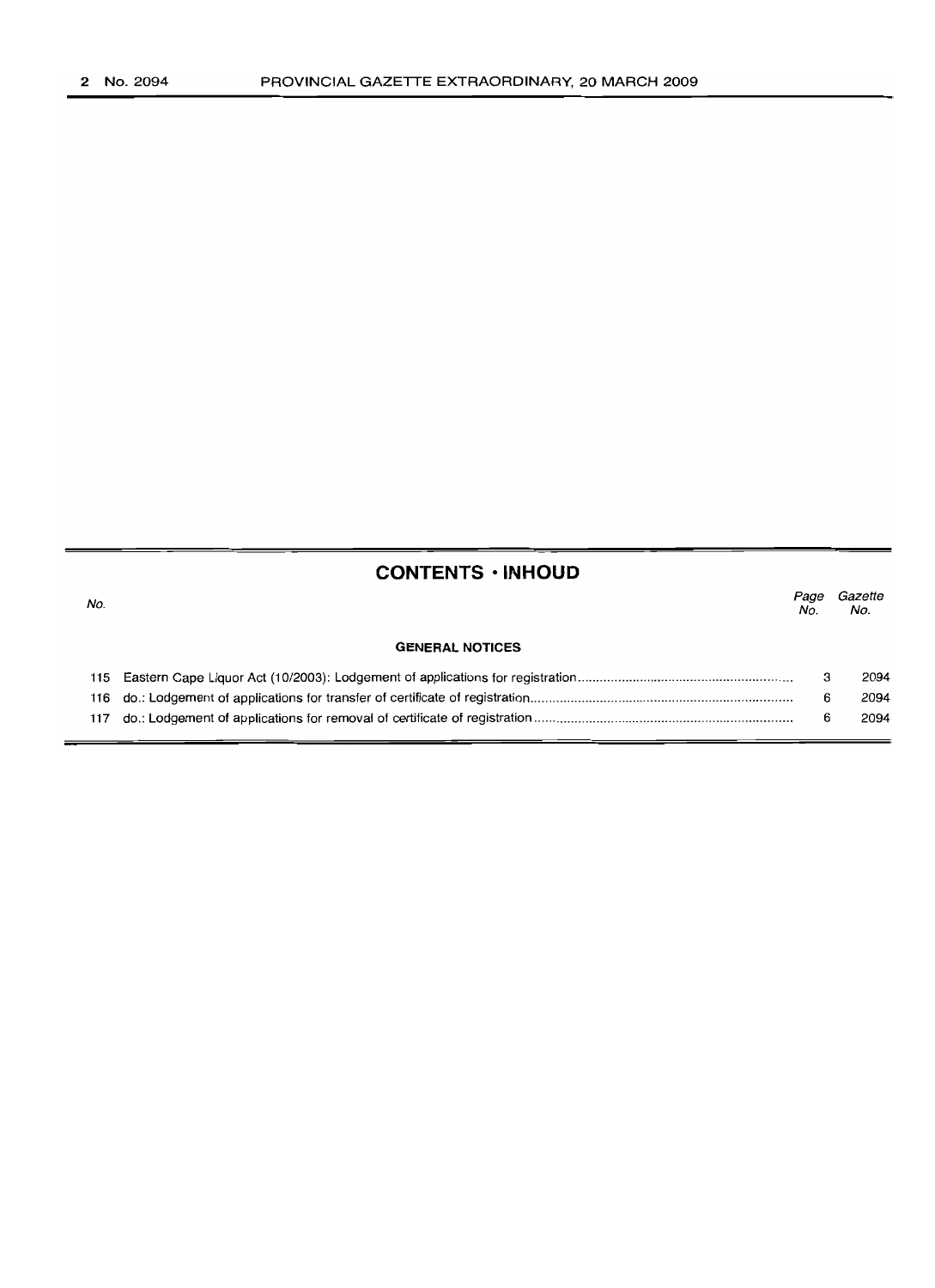# **GENERAL NOTICES**

## **NOTICE 115 OF 2009**

1. CM3  $[Reg 4 (1)]$ 

#### EASTERN CAPE LIQUOR ACT, 2003 (Act No. 10 of 2003) NOTICE OF LODGEMENT OF APPLICATIONS FOR REGISTRATION

Notice is hereby given that the applications for registration, particulars of which appear in the Schedule hereunder, have been lodged with the Board.

Interested parties may, free of charge, inspect any application which appears in the Schedule hereunder and may within twenty one days of this notice, lodge with the Board written representations in support of, or written objections.

#### THEMBI ZONO - GXOYIYA EASTERN CAPE LIQUOR BOARD 11 March 2009

#### **SCHEDULE**

| <b>SCHEDULE</b>                     |                  |                                      |                                     |                              |                                                                                               |  |
|-------------------------------------|------------------|--------------------------------------|-------------------------------------|------------------------------|-----------------------------------------------------------------------------------------------|--|
| 1<br>2                              |                  | з                                    | 4                                   | 5                            |                                                                                               |  |
| <b>Application</b><br><b>Number</b> |                  | Name and<br>number of Ward           | Kind of registration<br>applied for | Kind of liquor<br>to be sold | Name under which business is to<br>be conducted and particulars of<br>the erf, street or farm |  |
| 1.                                  | ECP 16301        | Ward 37 NMMM                         | Consumption off<br>premises         | All kinds                    | Ntuthu's Place, 107 Babery Drive,<br>Ext 32, Bethelsdorp, PE                                  |  |
| 2.                                  | ECP 16302        | Ward 8 KSD<br>Municipality           | Consumption on and<br>off premises  | All kinds                    | Bele's Tavern, Bridge Str, Mthatha                                                            |  |
| $\overline{3}$ .                    | ECP 16303        | Ward 29 Mnquma<br>Municipality       | Consumption on and<br>off premises  | All kinds                    | Sindiswa's Tavern, Qolora by sea<br>Loc. Centani                                              |  |
| 4.                                  | <b>ECP 16304</b> | Ward 8 Mnquma<br>Municipality        | Consumption on and<br>off premises  | All kinds                    | Vukuzenzele Shebeen, Ndabakazi<br>A/A, Butterworth                                            |  |
| 5.                                  | <b>ECP 16305</b> | Ward 5 Mhlontlo<br>Municipality      | Consumption on and<br>off premises  | All kinds                    | Tikitiki Tavern, Tikitiki A/A, Tsolo                                                          |  |
| 6.                                  | <b>ECP 16306</b> | Ward 13 Mnquma<br>Municipality       | Consumption on and<br>off premises  | All kinds                    | Zuki's Tavern, Ndakana A/A,<br>Ngqamakwe                                                      |  |
| 7.                                  | <b>ECP 16307</b> | Ward 5 Port St<br>Johns Municipality | Consumption on and<br>off premises  | All kinds                    | Trevor's Tavern, Caguba A/A, Port<br>St Johns                                                 |  |
| 8.                                  | ECP 16308        | Ward 13 Mnquma<br>Municipality       | Consumption on and<br>off premises  | All kinds                    | Zuki's Tavern, Ndakana A/A,<br>Ngqamakwe                                                      |  |
| 9.                                  | ECP 16309        | Ward 13 Nyandeni<br>Municipality     | Consumption on and<br>off premises  | All kinds                    | Siyabonga Tavern, Ntilini Loc.<br>Buntingville, Nggeleni                                      |  |
| 10 <sub>1</sub>                     | ECP 16310        | Ward 30 KSD<br>Municipality          | Consumption on and<br>off premises  | All kinds                    | Mzantsi Tavern, Zimbane A/A,<br>Kwenxura Loc, Mthatha                                         |  |
| 11                                  | ECP 16311        | <b>NMMM</b>                          | Special Event                       | All kinds                    | Oud Skoliere Bond, 63 Gradwell Str.<br>Uitenhage                                              |  |
| 12.                                 | ECP 16312        | Ward 13 NMMM                         | Consumption off<br>premises         | All kinds                    | Rachel's Place, 38A Renecke Str,<br>Helenvale, PE                                             |  |
| 13.                                 | ECP 16313        | Ward 23 BCM                          | Consumption on and<br>off premises  | All kinds                    | Makholi's Tavern, 2072 N.U.14,<br>Mdantsane                                                   |  |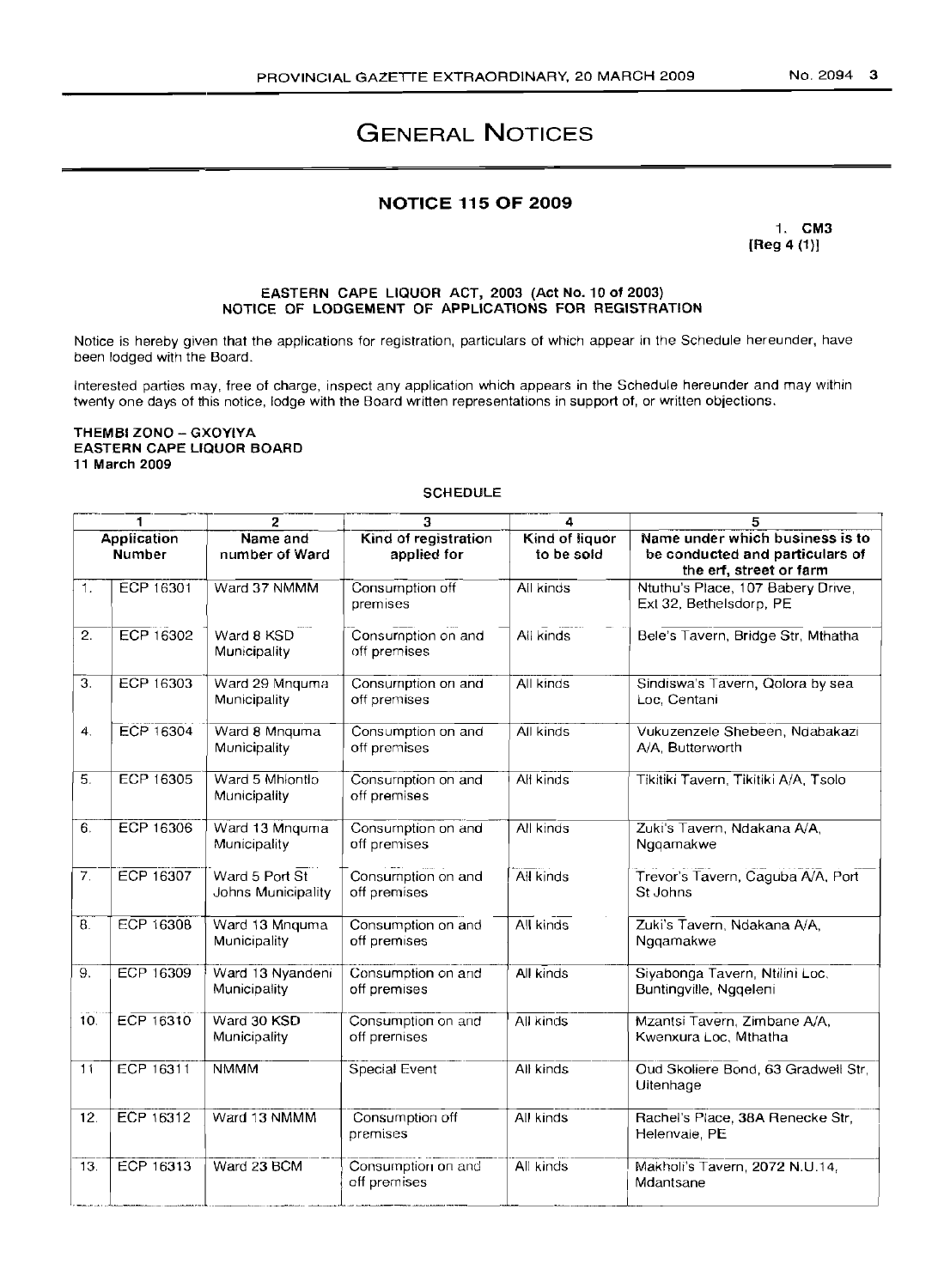| 14. | ECP 16314        | Ward 9 Mhiontio<br>Municipality      | Consumption on and<br>off premises | All kinds | Indiz Tavern, Ntilini Loc, Shawbury<br>A/A, Qumbu                     |
|-----|------------------|--------------------------------------|------------------------------------|-----------|-----------------------------------------------------------------------|
| 15. | ECP 16315        | Ward 45 NMMM                         | Consumption on and<br>off premises | All kinds | Notiti's Tavern, 15 Hani Str,<br>Gunguluza, kwa Nobuhle,<br>Uitenhage |
| 16. | ECP 16316        | Ward 5 Kouga<br>Municipality         | Consumption off<br>premises        | All kinds | Ballie's Place, 120 Malgas Str,<br>Arcadia, Humansdorp                |
| 17. | ECP 16317        | Ward 1 Ndlambe<br>Municipality       | Consumption on and<br>off premises | All kinds | Rebs Shebeen, 2023 Compound<br>Str. Alexandria                        |
| 18. | ECP $16318$      | Ward 58 NMMM                         | Consumption on and<br>off premises | All kinds | Mike's Tavern, 47 Njakazi Str, NU 9<br>Motherwell, PE                 |
| 19. | ECP 16319        | Ward 41 NMMM                         | Consumption off<br>premises        | All kinds | Shanon's Place, 16 Kamineth Close,<br>Booysen Park, PE                |
| 20. | ECP 16320        | Ward 17 NMMM                         | Consumption on and<br>off premises | All kinds | Kubo's Tavern, 10749 Vakaza Str,<br>Kwa Zakhele, PE                   |
| 21. | <b>ECP 16321</b> | Ward 40 NMMM                         | Consumption on and<br>off premises | All kinds | Phiro's Place, 12 New Rest Sqautter<br>Camp, Seaview, PE              |
| 22. | <b>ECP 16322</b> | Ward 8 Makana<br>Municipality        | Consumption on and<br>off premises | All kinds | Zukie's Place, 10440 Xhoxho Str,<br>Vukani Loc, Grahamstown           |
| 23. | <b>ECP 16323</b> | Ward 10<br>Ngqushwa<br>Municipality  | Consumption on and<br>off premises | All kinds | Power House, 11884 Ethembeni<br>Township, Peddie                      |
| 24. | <b>ECP 16324</b> | Ward 18<br>Nkonkobe<br>Municipality  | Consumption off<br>premises        | All kinds | Tangana Liquor Store, Debe Nek<br>Business Area, Debe Nek             |
| 25. | <b>ECP 16325</b> | Ward 4 NMMM                          | Consumption on and<br>off premises | All kinds | Phiro's Place, 72 Zwelidinga<br>Sqautter Camp, Seaview, PE            |
| 26. | ECP 16326        | Ward 45 BCM                          | Consumption on and<br>off premises | All kinds | Sisulu Tavern, 1379 Ilitha Township,<br>Berlin                        |
| 27. | ECP 16327        | Ward 4 Great Kei<br>Municipality     | Consumption on and<br>off premises | All kinds | Sakie's Tavern, 51053 Gwaba Loc,<br>Kwelera, EL                       |
| 28. | ECP 16328        | Ward 9 Intsika<br>Yethu Municipality | Consumption on and<br>off premises | All kinds | Phola Place Pub n Grub, Main Str,<br>Cofimvaba                        |
| 29. | ECP 16329        | Ward 20 Lukhanji<br>Municipality     | Consumption on and<br>off premises | All kinds | Mkhize's Place, No.568 Pambo Str,<br>Khayelitsha, Mlungisi Township   |
| 30. | ECP 16330        | Ward 8 Nkonkobe<br>Municipality      | Micro Manufacturer                 | All kinds | Nokwanda's Tavern, Ntilini Loc, Fort<br>Beaufort                      |
| 31. | <b>ECP 16331</b> | Ward 15 KSD<br>Municipality          | Consumption on and<br>off premises | All kinds | Bilatye Tavern, Mbolompo Loc,<br>Tabase A/A, Mthatha                  |
| 32. | <b>ECP 16332</b> | Ward 6 Lukhanji<br>Municipality      | Consumption on and<br>off premises | All kinds | Nola's BnB, 15 Reitz Str,<br>Sandringham, Queenstown                  |
| 33. | ECP 16333        | Ward 40 BCM                          | Consumption on and<br>off premises | All kinds | Ntombini's Tavern, Mimosa Park,<br>King Williams Town                 |
| 34. | ECP 16334        | Ward 2 BCM                           | Consumption on and<br>off premises | All kinds | Emtyibilikweni Tavern, F478<br>Amalinda Forest, Amalinda              |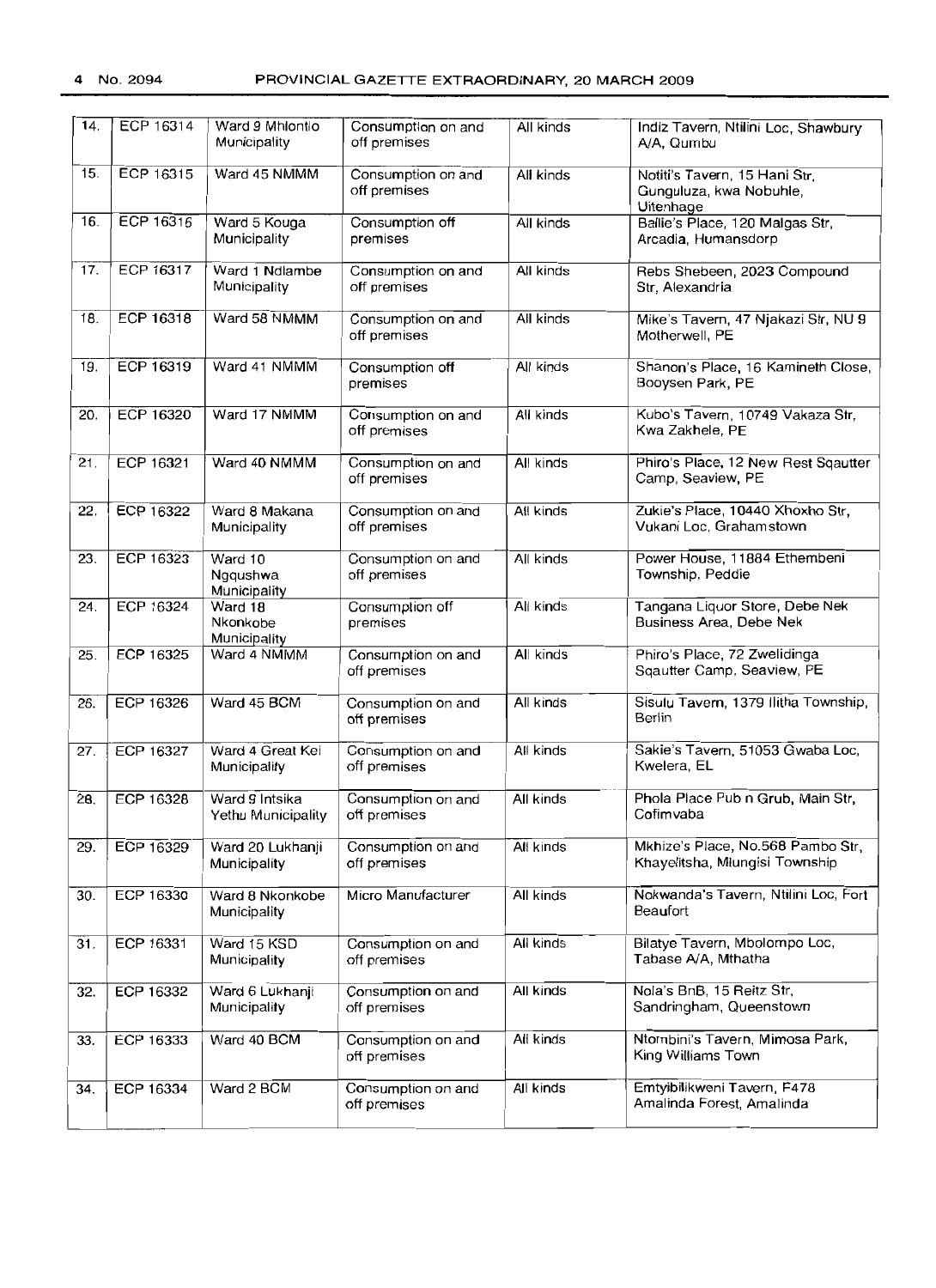| 35  | ECP 16335 | Ward 34 BCM                          | Consumption on and<br>off premises  | All kinds | Neo's Place, 1523 Dimbaza,<br>Dimbaza                        |
|-----|-----------|--------------------------------------|-------------------------------------|-----------|--------------------------------------------------------------|
| 36. | ECP 16336 | Ward 17<br>Amahlathi<br>Municipality | Consumption on and<br>off premises  | All kinds | Nontombeko's Tavern, 5210<br>Kwazidenge Village, Stutterheim |
| 37. | ECP 16337 | Ward 1 Nggushwa<br>Municipality      | Connsumption on and<br>off premises | All kinds | Maganga's Tavern, Ngqwele Loc,<br>King Williams Town         |